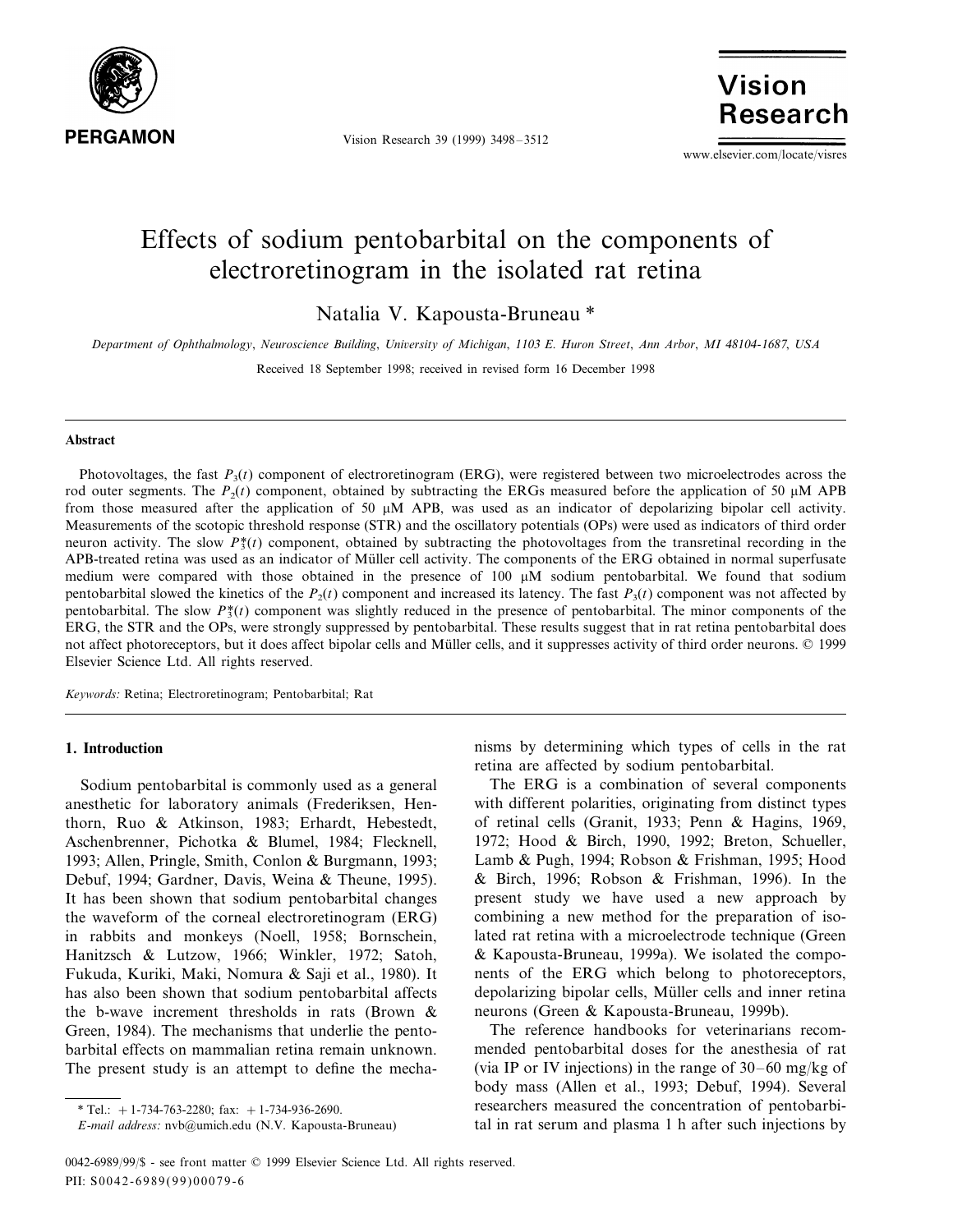using gas chromatography and spectrophotometry; all concentrations fall in the range  $15-30 \mu g/ml$  in serum (Guthrie, Cooper, Thurman & Linnoila, 1987; Widerlöv, Bissette & Nemeroff, 1987) and  $15-100 \text{ µg}$ ml in plasma (Chu, Stella, Bruckner & Jiang, 1977; Lang, Bagby, Hargrove, Hyde and Spitzer, 1987; Hatanaka, Sato, Endon, Katayama, Kakemi & Koizumi, 1988; Jung & Prasad, 1989; Sato, Koshiro, Kakemi, Fukasawa, Katayama & Koizumi, 1995; Stetinova, Grossmann, Kvetina & Sramek, 1995). Using the molecular mass of pentobarbital  $M = 226$  (or  $M = 250$  for sodium pentobarbital) these concentrations correspond to  $67-126 \mu M$  in serum and  $66-420$  $\mu$ M in plasma, respectively. We used 100  $\mu$ M of sodium pentobarbital to study its effects on retina neurons because we believe that this concentration belongs to the range of relevant concentrations for general anesthesia in mammals. All effects of the anesthetic on the ERG in the isolated rat retina reported here were reversible. We supplied evidence for reversibility by repeated ERG measurements while the perfusate solution was changed from normal Ringer, to Ringer containing pentobarbital, and back to normal Ringer. These experiments also demonstrated that our isolated retina preparation is a suitable object for studies of the reversible effects of anesthetics under controlled experimental conditions. We have applied computerized data analysis to isolate the ERG components and to compare their magnitudes and shapes in the presence and absence of pentobarbital.

# **2. Methods**

## <sup>2</sup>.1. *Preparation*

The retinas were excised from albino rats (Sprague–Dawley) which were reared in 12/12-h cycle of dim light and darkness to avoid retinal light damage. Before each experiment rats were kept in the dark for 10–12 h. The animals were anesthetized with intraperitoneal injections of sodium pentobarbital (30 mg/kg) prior to decapitation. Only infrared light was used during the preparation and recording procedures. All manipulations were done using night vision devices (NAV-3, Intevac, Palo Alto, CA). The preparation technique, superfusion solutions, construction of the perfusion chamber, and recording procedures have been described in detail (Green & Kapousta-Bruneau, 1999a,b). Briefly, both eyes were enucleated, the retinas were removed and then placed in a bath of oxygenated Ringer solution at the room temperature. A portion of the retina ( $\approx 3 \times 3.5$  mm) was placed photoreceptor side up on a piece of Millipore filter (type SC; Millipore, Bedford, MA). In the experiments presented in this paper we used only a single piece of retina from one eye in each experiment. The filter and the retina were then positioned between two pieces of nylon mesh in a perfusion chamber. The retina was perfused at flow rates of 3 ml/min with oxygenated preheated Ringer solution. The temperature of the perfusing solution was monitored inside the chamber and maintained at 36–37°C.

## <sup>2</sup>.2. *Perfusion solutions*

The basic Ringer solution used to superfuse the retina had the composition (in mM): NaCl, 110; KCl, 5; Na<sub>2</sub>HPO<sub>4</sub>, 0.8; NaH<sub>2</sub>PO<sub>4</sub>, 0.1; NaHCO<sub>3</sub>, 30;  $MgSO_4$ , 1;  $CaCl_2$ , 1.8; glucose, 22; glutamine, 0.25. The solution was bubbled in storage bottles with a mixture of 95%  $O_2$  and 5%  $CO_2$  using fine-pored air stones. The solution flowing over the retina could be rapidly switched to other solutions containing the components of the basic Ringer solution plus known concentrations of pentobarbital (Sodium Pentobarbital Injection 65 mg/ml (Butler, Columbus, OH, USA)), APB (DL2-amino-4-phosphonobutyric acid), NMDA (*N*-methyl-D-aspartic acid), DNQX (6,7-dinitroquinoxaline-2,3-dione) (Sigma, St. Louis, MO), either singly or in various combinations. The pH of all solutions was 7.45–7.55. The time required for the new solution to reach the retina was approximately 2 min, and the fluid exchange was 90% complete within another min.

## <sup>2</sup>.3. *Recordings*

Transretinal ERG recordings were made using a glass micropipette filled with Ringer solution positioned at the tips of the outer segments and referenced to an Ag–AgCl electrode (model E202, IVM, Healdsburg, CA) located under the retina. The borosilicate (Corning no. 7740; Sutter Instruments) micropipettes had tip diameters of  $3-5$  µm and resistances of  $5-25$  M $\Omega$ . Rod photovoltages were recorded between a micropipette, which was advanced 45–50 mm into the retina and a second micropipette at the tips of the rod outer segments (Green & Kapousta-Bruneau, 1999b). Light evoked responses from isolated retina were recorded with a high gain amplifier (CyberAmp, Axon Instruments, CA), filtered at 400 Hz, digitized (A/D converter model NB-MIO-16X; National Instruments, Austin, TX) and then stored and subsequently analyzed with a minicomputer (Apple Computer, Cupertino, CA) using LabVIEW software (version 4.0, National Instruments). Each record contained 2400 points with 1 ms sampling period, including 50 pre-stimulus points, which were used for estimates of the noise level. In data analysis, we used the record beginning from the 51st point in order to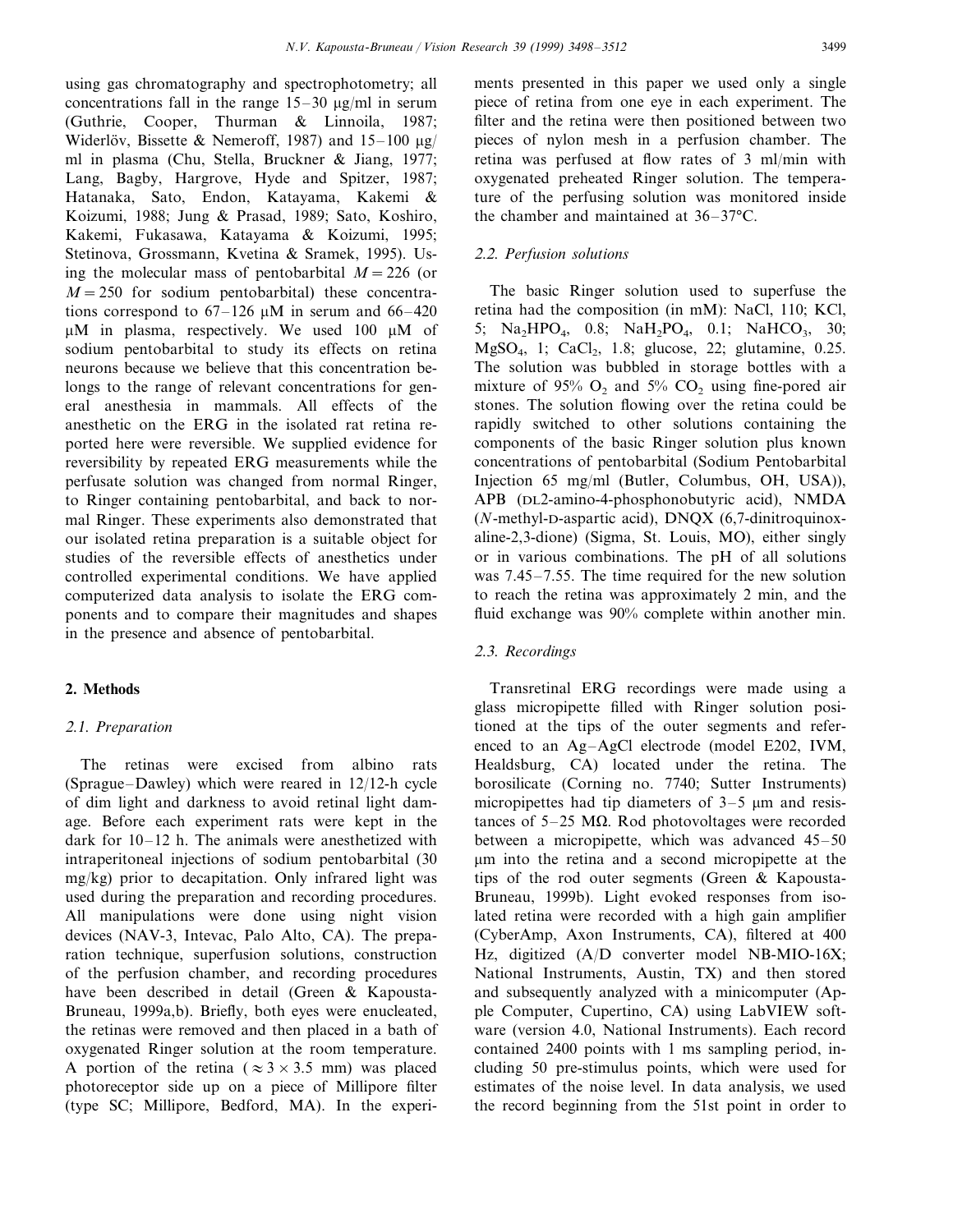avoid the artefacts induced by the brief electronic flash (see below), which were occasionally observed in the records at the 50th point.

## <sup>2</sup>.4. *Stimulation*

The light stimulus was brief  $(< 1$  ms duration) and monochromatic (500 nm), derived from a commercial photoflash unit. The intensity and color of the light were controlled by placing calibrated neutral-density and interference filters in the stimulus beam. The timing of the flash presentation was under computer control. Data were collected using a fixed set of stimuli in which the light intensity increased progressively in  $\approx 0.5$  log steps. Low intensity flashes were interposed between brighter flashes to assure that there was sufficient time between flashes for the sensitivity of the retina to be restored. A 12 s interstimuli interval (ISI) with low intensity responses, and a 60 s ISI with the highest intensity responses were sufficient for the measured response amplitudes to be unaffected by earlier flashes.

The quantum flux on the retina was estimated in the following manner. The photon flux ( $\lambda = 500$  nm) falling on the isolated retina from a 150 W xenon arc lamp was directly measured using a calibrated radiometric detector (United Detector Technology, S370, Hawthorne, CA). The flux per rod was calculated by assuming half the light is absorbed (Hagins, Penn & Yoshikami, 1970; Penn & Hagins, 1972) and each rod has a cross-sectional area of  $2.3 \text{ }\mu\text{m}^2$  (Cone, 1963). Stimulus duration from the xenon arc lamp (40 ms) was controlled by an electronic shutter (Uniblitz, Model VS25, Vincent Associates, Rochester, NY) under computer control. For the purposes of calibrating at low light intensities transretinal ERGs were measured using both brief electronic flashes and 40 ms shuttered stimuli. When equal amplitudes of b-wave responses were obtained for both types of stimuli it was assumed that the retina had absorbed equal numbers of quanta/flash. In all experiments presented in this paper only brief electronic flash was used.

### <sup>2</sup>.5. *Data analysis*

The digitized responses were analyzed and plotted using MATLAB (version 4.2, Math Works, Natick, MA). The peak amplitudes of the recorded ERGs and their components were measured by fitting second order polynomials to the segments of the response containing the peak (see (Green, Herreros de Tejada & Glover, 1991) for additional details). The amplitude of the first negative peak of the ERG was defined as the a-wave amplitude. The voltage measured from the negative peak (a-wave) to the first positive peak defines the b-wave amplitude.

To measure the response latencies a least squares straight line was fitted to the 50 prestimulus baseline points and another straight line was fitted to points from the early part of the light response. The start of the response was determined by measuring the time at which the response was three standard deviations above the baseline noise, and then defining the early response to be ten points on either side of the start time point. Latency was defined by the intersection of these two lines. The adequacy of the fitted lines could be assessed by displaying the fits to the data on the computer monitor. In some records at lower light intensities latency was sufficiently long that the possible baseline drift adversely affected our estimates. To minimize these errors an automated interactive procedure was used to add points to the baseline. These points were determined using the latency estimate from the previous iteration and the procedure was repeated until a stable latency value was measured. This procedure provided a good operationally defined value for the response latency.

We isolated the OPs from the total ERG using a bandpass Butterworth filter of the 5th order (a program in MATLAB version 4.2, Math Works). This filter has a magnitude response that is maximally flat in the passband between  $-3$  dB points at 75 and 300 Hz. In the transretinal ERG recorded in response to bright light stimuli (2065 quanta/rod/flash) we can identify several OPs, which are observed at specific delay times after the flash of light. We measured the overall power of the oscillations, which we calculated as the mean of squared values of filtered ERG in the time frame between 1 ms after the flash (point  $#51$ ) and 91 ms after the flash (point  $\#141$ ).

Statistical significance was set at  $P < 0.05$  using Student's paired *t*-test with 2-tails distributions (Microsoft Excel 5, Microsoft Corporation, Seattle, WA).

## <sup>2</sup>.6. *Dissection of the ERG into components*

## 2.6.1. Direct measurements of the activity of photorecep*tors*

In order to isolate components of the ERG, which belong to distinct types of cells in the rat retina, we used three electrodes and simultaneously recorded two signals: the transretinal ERG across the entire retina and photovoltages across the rod outer segments (see Green & Kapousta-Bruneau, 1999b, for more details). For the transretinal ERG recordings we used a glass micropipette filled with Ringer solution positioned at the tips of the outer segments and referenced to an Ag–AgCl electrode located under the retina. Rod photovoltages were recorded by measuring voltages across the rod outer segments between two micropipettes, one of which was inserted  $45-50 \mu m$  into the retina, while the other was positioned at the tips of the outer seg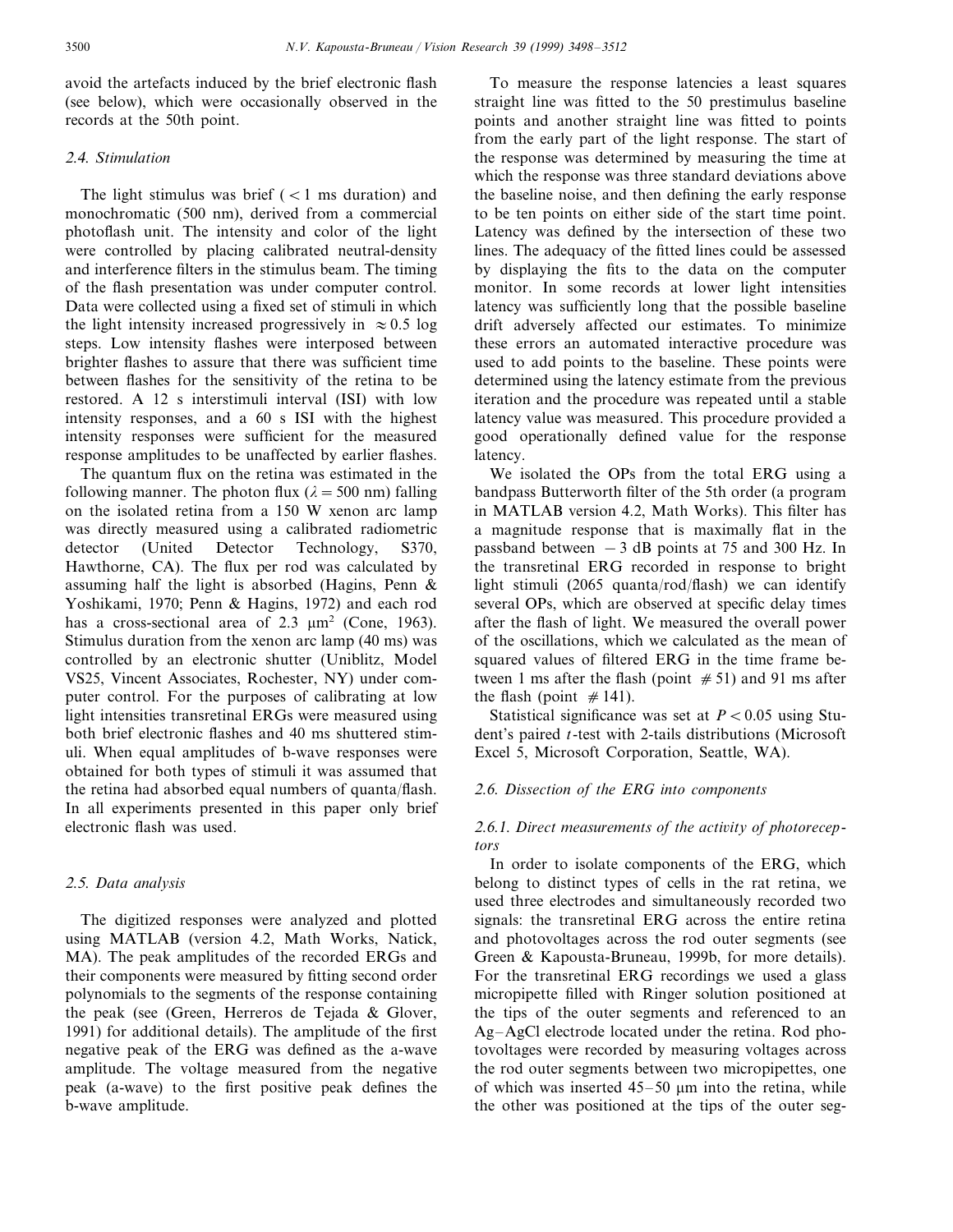ments. Recorded potentials were proportional to the radial extracellular currents flowing along the rod outer segments. After subtracting the field potentials coming from the proximal retina, we found that these measurements were equivalent to those obtained using suction electrodes, except that these photovoltages came from a group of about 10 000 rods, rather than from a single rod outer segment (Green & Kapousta-Bruneau, 1999b). The electric response, which we measured from the photoreceptor layer, we designate as the  $P_3(t)$  component, where (*t*) is time (Green & Kapousta-Bruneau, 1999b). Simultaneous measurements of the transretinal ERG and the  $P_3(t)$  component under a variety of conditions (light intensity, drug application, etc.) allow us to separate out the contributions of photoreceptors and other types of cells to the total ERG. At the same time, we use the waveforms of  $P_3(t)$  as a test for normality of photoreceptor function under various experimental conditions.

# <sup>2</sup>.6.2. *Use of APB*, *a functional blocker of ON*-*depolarizing bipolar cells*

We isolated the retina and performed the measurements under infrared light. Under these scotopic conditions, it is likely that the light-evoked responses in the rod-dominated rat retina are generated mostly by neurons from the rod pathway, which involves signal transduction through a single type of ON-depolarizing bipolar cell (Dacheux & Raviola, 1986; Yamashita & Wässle, 1991; reviewed by Kolb, 1994; de la Villa, Kurahashi & Kaneko, 1995). Metabotropic glutamate receptors (mGlu6) sensitive to DL2-amino-4-phosphonobutyric acid (APB) are localized on the postsynaptic part of ON-type bipolar cells in the rat retina (Nomura, Shigemoto, Nakamura, Okamoto, Mizuno & Nakanishi, 1994; Masu, Iwakabe, Tagawa, Miyoshi, Yamashita & Fukuda et al., 1995; Euler, Schneider and Wässle, 1996). Thus, APB can be used to selectively block the depolarizing bipolar cell activity in rat and other mammals (Massey, Redburn & Crawford, 1983; Knapp & Schiller, 1984; Robson & Frishman, 1995; Hanitzsch, Lichtenberger & Mattig, 1996; Robson & Frishman, 1996).

We have found that all measurable effects of 50  $\mu$ M APB, are reversible (Green & Kapousta-Bruneau, 1999b). The effects are reversible in the sense that there is complete restoration of the waveform of the transretinal ERG after the drug is washed out of the retina. Typically, all signals are restored within 15–20 min. In order to isolate the ERG component suppressed by APB, transretinal recordings obtained with APB in the perfusate were subtracted from those obtained without APB in the medium, as shown in Fig. 1A.

We have found that 50  $\mu$ M APB completely blocks the b-wave of the ERG recorded transretinally in the isolated rat retina (Kapousta-Bruneau, Green & Lui,

1996). We also found that low concentrations of barium ions (50–200  $\mu$ M), which block the potassium conductance of the Müller cells (Newman, 1985, 1989; Reichelt & Pannicke, 1993; Puro & Stuenkel, 1995), do not block the  $P_2(t)$  component (Green & Kapousta-Bruneau, 1999b). Therefore, we believe that the extracellular radial currents from ON-depolarizing bipolar cells is the major source for the b-wave origin in rat retina. Although the APB-isolated  $P_2(t)$  component contains some influence from the third order neurons we use this component as a reflection of ON-depolarizing bipolar cells activity.

# 2.6.3. *Isolation of the electrical response of the Müller cells*

In our experiments we take advantage of the simplified ERG recorded from APB-treated retina. This entirely negative signal basically consists of the fastand slow-PIII components which reflect, correspondingly, the activity of the photoreceptors (Weinstein, Hobson & Dowling, 1967; Penn & Hagins, 1969; Arden, 1976; Breton et al., 1994; Robson & Frishman, 1996) and the activity of Müller cells (Ripps  $\&$ Witkovsky, 1985; Frishman & Steinberg, 1989; Steinberg, Frishman & Sieving, 1991; Xu & Karwoski, 1997). In our studies the  $P_3(t)$  component (photovoltages) described above corresponds to the fast-PIII. We have found that the kinetics of the  $P_3(t)$  component do not depend on the presence of APB in the perfusion medium (Kapousta-Bruneau et al., 1996; Green & Kapousta-Bruneau, 1999b). Thus, by subtracting the  $P_3(t)$ component from the transretinal ERG recorded simultaneously in the presence of APB, we can obtain the slow component, which we named the  $P_3^*(t)$ , as shown in Fig. 1B. The  $P_2^*(t)$  component corresponds to what others call slow-PIII and have identified as the Müller cell response to the decrease in potassium around photoreceptors (Oakley & Green, 1976; Newman & Odette, 1984; Frishman & Steinberg, 1989). Our conclusion is based on our results which have shown that a low concentration of barium ions  $(50-200 \mu M)$ , known to block the potassium conductance of the Müller cell membranes (Newman, 1985, 1989; Reichelt & Pannicke, 1993; Puro & Stuenkel, 1995), completely suppresses the  $P_3^*(t)$  component (Kapousta-Bruneau et al., 1996; Green & Kapousta-Bruneau, 1999b).

In Fig. 1C we show the transretinal ERG obtained at high light intensity (2065 quanta/rod/flash) as an algebraic sum of these three major components:  $P_3(t)$ ,  $P_2(t)$ and  $P_3^*(t)$ .

#### <sup>2</sup>.6.4. *Detection of signals from inner retina neurons*

The approaches described above allow us to separate contributions to the ERG from three types of retinal neurons: photoreceptors, bipolar cells, and Müller cells.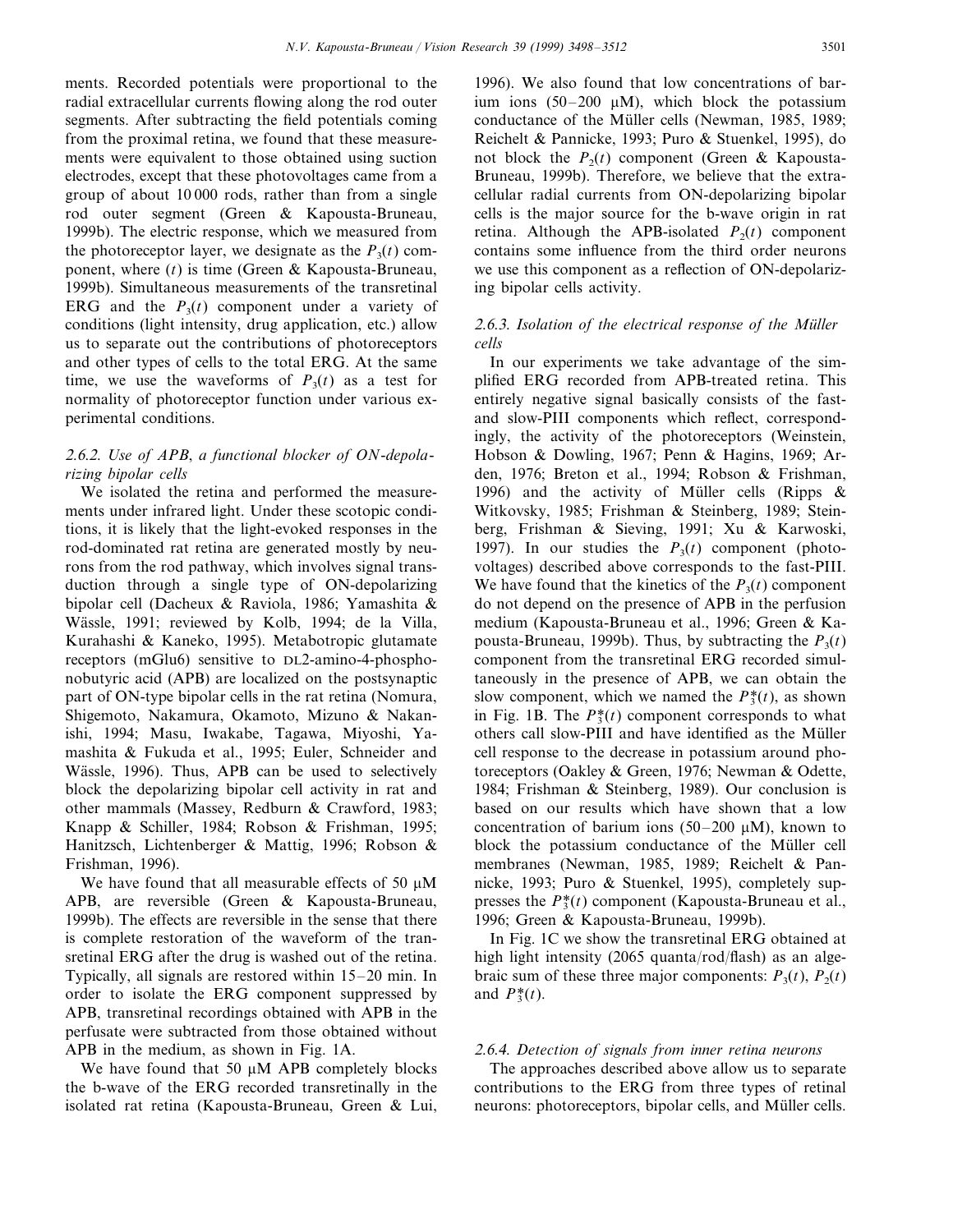In addition, we can separate the contributions of the inner retina neurons to the total ERG by analyzing minor components of the ERG which we can record in our isolated rat retina preparation (Green & Kapousta-Bruneau, 1999a).

Under scotopic conditions we measured the scotopic threshold response (STR), which is known to come from amacrine or ganglion cells, possibly mediated by  $K^+$  currents in Müller cells (Sieving, Frishman & Steinberg, 1986; Frishman & Steinberg, 1989).

In response to bright flashes, we detect the wavelets or oscillatory potentials (OPs)—high frequency components usually superimposed on the rising part of the b-wave (Ogden, 1973; Heynen, Wachtmeister & Norren, 1985; Vaegan, Graham, Goldberg & Millar, 1991). It has been recently shown that the OPs and the STR originate from different types of cells in cat inner retina: the OPs are generated close to the ganglion cell layer, proximal to the STR origination (Vaegan & Millar, 1994). We used the STR and the



Fig. 1. Dissecting of the transretinal electroretinogram (ERG) into components. (A) The  $P<sub>2</sub>(t)$  component is obtained as the algebraic difference between the control ERG and the ERG measured in the presence of 50  $\mu$ M APB. (B) The *P*<sup>\*</sup>(*t*) component is obtained by subtracting the *P*<sub>3</sub>(*t*) component (photovoltage) from the transretinal ERG recorded simultaneously in the presence of 50  $\mu$ M APB. (C) Transretinal ERG as a combination (algebraic sum) of three components:  $P_3(t)$ ,  $P_2(t)$  and  $P_3^*(t)$ . The traces in A, B and C represent average responses from nine retinas. Signals from each retina were measured according to the same protocol R-APB-R, with complete recovery of the b-wave after washing out APB. Although at each stage of our experiments, the ERGs were measured in entire intensity range, only the records obtained at 2065.4 quanta/rod/flash are chosen for the presentation of the method.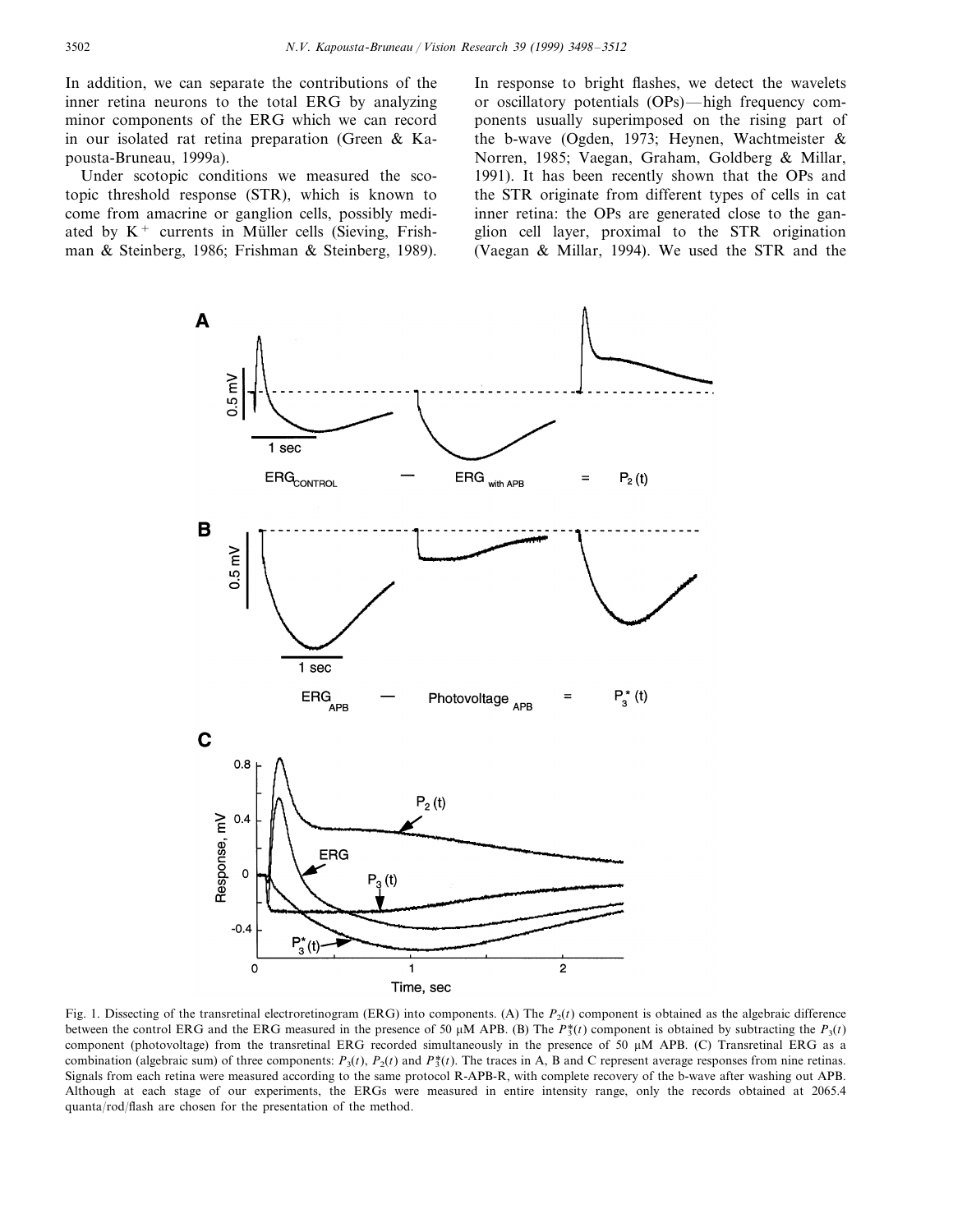OPs as indicators of the activity of the inner retina neurons.

## <sup>2</sup>.7. *Protocols*

We used several protocols in our study. Our controls were measurements of ERGs and photovoltages in the isolated rat retina perfused with normal Ringer solution and for which we obtained the entire set of responses to light stimuli of varied intensities (see Section 2 for details). Then we switched to the perfusion solution containing  $100 \mu M$  of sodium pentobarbital and repeated all measurements. To ensure that the effects of pentobarbital were reversible, we then switched back to the normal Ringer solution and monitored the recovery of signals, which was indicated by restoration of the b-wave kinetics in the transretinal ERG recorded at low light levels (1–4 quanta/rod/flash). After full recovery, we changed the perfusion solution again, switching to Ringer containing 50  $\mu$ M APB, and measured the entire set of responses in order to isolate the  $P_2(t)$  and  $P_3^*(t)$ components. Then we washed out the APB-contained Ringer for 10–15 min to monitor the recovery of the b-wave as we described above for pentobarbital. After the recovery was completed we switched to the Ringer, which contained both 50  $\mu$ M APB and 100  $\mu$ M pentobarbital in order to obtain the  $P_2(t)$  and  $P_3^*(t)$  components from the pentobarbital treated retina. This protocol can be summarized as  $R \rightarrow PB \rightarrow R \rightarrow APB \rightarrow$  $R \rightarrow PB$  and APB $\rightarrow R$ , where R denotes normal Ringer; PB indicates Ringer solution with pentobarbital; PB and APB indicates the Ringer solution containing both pentobarbital and APB. We used this sequential protocol for half of the experiments. In other experiments, we used two reversed protocols to monitor possible effects of drug interactions as well as possible influence of deterioration of the retina samples. The reversed protocols were:  $R \rightarrow APB \rightarrow R \rightarrow PB \rightarrow PB$  and  $APB \rightarrow$ R, and  $R \rightarrow PB \rightarrow PB$  and  $APB \rightarrow R \rightarrow APB \rightarrow R$ . Each protocol took 1.5–2 h to complete. We did not find any differences in the effects of the drugs or in the recovery rates of the responses due to protocol sequences, thus ruling out drug interactions or insufficient recoveries.

With our isolated rat retina preparation, stable responses can be recorded for over 2 h. As a criterion for survival of a retina sample, we used the amplitude of the b-wave in response to flashes of low intensity  $(1-4)$ quanta/rod/flash), which corresponds to the steepest part of the response-intensity function (see e.g. Fig. 2C below). Using this criterion deterioration of our samples was less than 10% over 2 h. We applied the same criterion to the recovery of a retina sample monitoring the removal of APB or PB, singly or in combination, from the perfusate. If we could not obtain a complete recovery (within 10%), the experiment was stopped at that stage. All ERG components compared in this paper were obtained from retinas with full recovery.

#### **3. Results**

## 3.1. *Effects of sodium pentobarbital on the transretinal ERG*

It has been reported that sodium pentobarbital increased the amplitudes and latencies of a- and b-waves of the corneal ERGs from rabbit and monkey (Bornschein et al., 1966; Winkler, 1972; Satoh et al., 1980) and in the transretinal ERGs from the isolated retina of rabbit (Bornschein et al., 1966; Honda & Nagata, 1971). We expected that 100  $\mu$ M pentobarbital could affect the isolated rat retina ERG in the same manner that has been reported for the ERG in rabbit and monkey. To determine which types of cells are affected by pentobarbital in rat retina we analyzed its effects on the major components of ERG,  $P_3(t)$ ,  $P_2(t)$ ,  $P_3^*(t)$ , and on its minor components, the STR and the OPs, which we believe reflect the activity of photoreceptors, Müller cells, ON-depolarizing bipolar cells, and the third order neurons, respectively.

Figure 2 represents the effects of pentobarbital on the transretinal ERGs recorded from the isolated rat retina.

Figure 2A shows sample responses to a bright flash (2065 quanta/rod/flash) obtained from the same retina with and without pentobarbital. Both a- and b-wave are increased in the presence of pentobarbital. Figure 2B shows the comparison of the b-waves obtained at five low and medium light intensities (0.09, 0.32, 1.1, 4.1, and 14.3 quanta/rod/flash) in isolated rat retina perfused with normal Ringer solution (solid lines) and in the presence of  $100 \mu M$  pentobarbital (dotted lines). It is evident that b-wave kinetics are slower in the presence of pentobarbital, and the latencies of each response are increased with pentobarbital in the medium. The amplitude of the a-wave increases in the entire range of intensities (Fig. 2C). However the bwave amplitude increases only at high intensity, while at low light level these amplitudes are almost unchanged (at 0.04 and 0.09 quanta/rod/flash) and even significantly reduced  $(P < 0.005)$  at the next two intensities (at 0.32 and 1.1 quanta/rod/flash). The latencies for the b-wave are significantly increased in the presence of pentobarbital at low and medium light intensity levels  $(P < 0.01)$ . The latencies of responses to flashes at high intensities are difficult to determine because of the development of the a-wave. The latencies of the a-wave in the presence and absence of pentobarbital were significantly different  $(P < 0.05)$  only at the first two intensities when the a-wave begins to develop (at 4.1 and 14.3 quanta/rod/flash). The earlier development of the a-wave in the presence of pentobarbital could be partly due to the increased latency of the b-wave.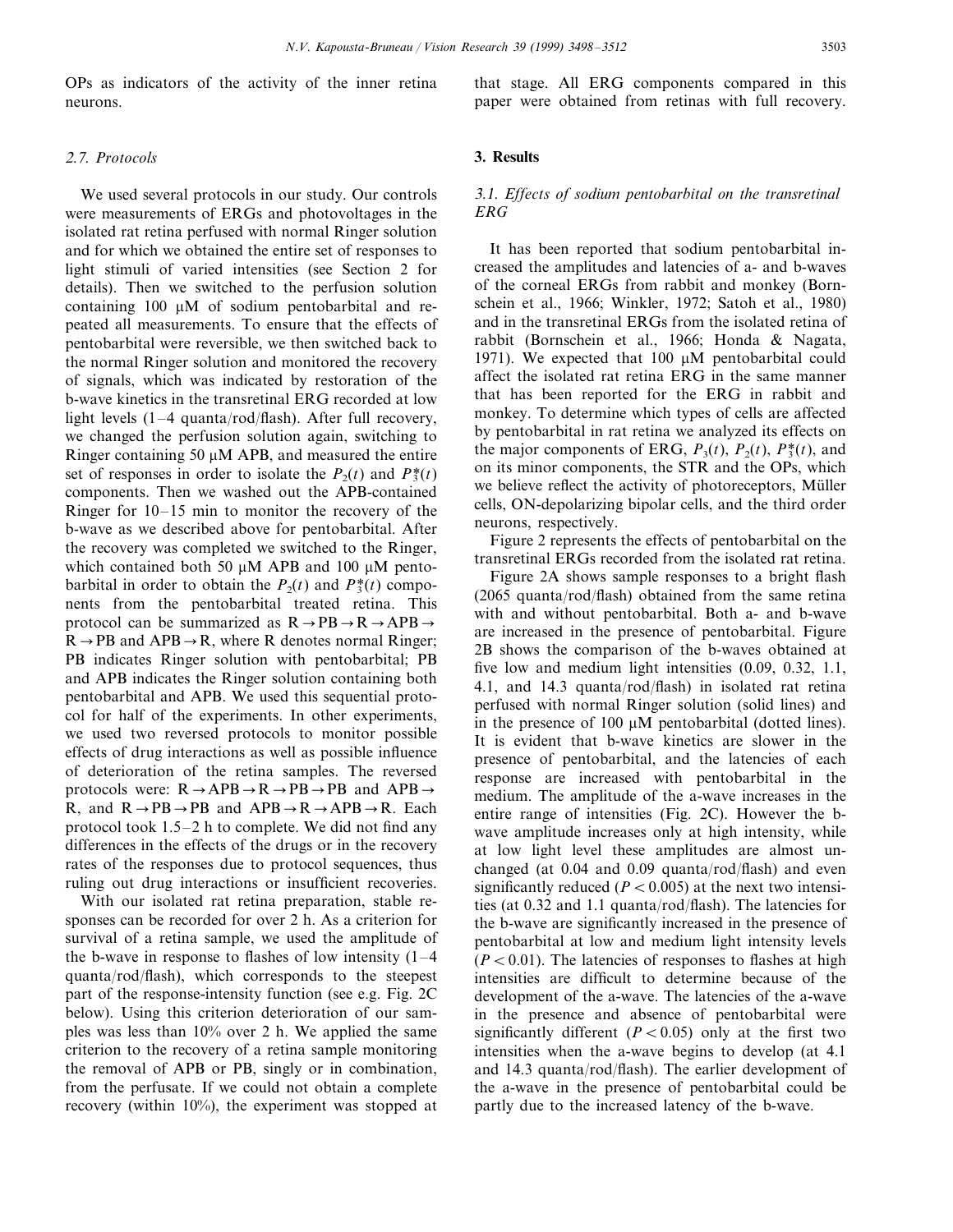

Fig. 2. Effects of 100  $\mu$ M sodium pentobarbital on isolated rat retina ERG. (A) An example from the single experiment superimposing ERG responses recorded from the same retina with pentobarbital (dotted line) and without (solid line). The responses are evoked by intensity of 2065.4 quanta/rod/flash. (B) Kinetics of the b-wave comparison: with pentobarbital (dotted line) and without (solid line). The b-waves were obtained at intensities varied in approximately 0.5 log units steps, with actual intensities being 0.09, 0.32, 1.14, 4.1, and 14.3 quanta/rod/flash. Responses are averaged from 16 retinas. (C) Amplitude of the a-wave and the b-wave as a function of the flash intensity: with pentobarbital  $(\bullet)$ , dotted line) and without  $(\bigcirc$ , solid line). Each point is the average of 16 experiments. Vertical lines represent standard error. (D) Latency of the a-wave and the b-wave as a function of the flash intensity with  $(\bullet,$  dotted line) and without pentobarbital  $(\circ)$ , solid line). Plots are averaged from 16 retinas with standard error bars.

Some of the effects of pentobarbital on isolated rat retina ERGs are similar to those reported by others in studies of rabbits and monkeys. Namely, we confirm that pentobarbital increases the amplitudes of the b-wave and a-wave (Fig. 2C), and increases the latency of the b-wave (Fig. 2D) as observed earlier by several groups (Bornschein et al., 1966; Honda & Nagata, 1971; Winkler, 1972; Satoh et al., 1980). In addition, we confirm that at low light levels pentobarbital decreases the amplitudes of the b-wave as observed by (Noell, 1958). At the same time, we found that pentobarbital did not affect the latency of the a-wave, except at the lowest two intensities (Fig. 2D).

The increase of a-wave amplitude could be caused by a direct effect of pentobarbital on photoreceptors or it could be a consequence of the increased latency of the b-wave. To test whether pentobarbital has a direct effect on photoreceptors we have compared the  $P_3(t)$  components obtained in the presence and in the absence of pentobarbital.

## 3.2. *Effect of sodium pentobarbital on the P*3(*t*) *component*

According to Granit's analysis of ERG, the leading edge of the a-wave is produced by a negative component which he named PIII (Granit, 1933). Later it was shown that the same kinetic model can be used for the description of the rising part of the photocurrent response of the isolated rod and for the leading edge of the a-wave of the corneal recorded ERG (Hood & Birch, 1990; Kraft, Schneeweis & Schnapf, 1993; Breton et al., 1994). In our recent experiments we have shown that our  $P_3(t)$ , the Granit's PIII (Granit, 1933), as well as the  $P_3(t)$  (Hood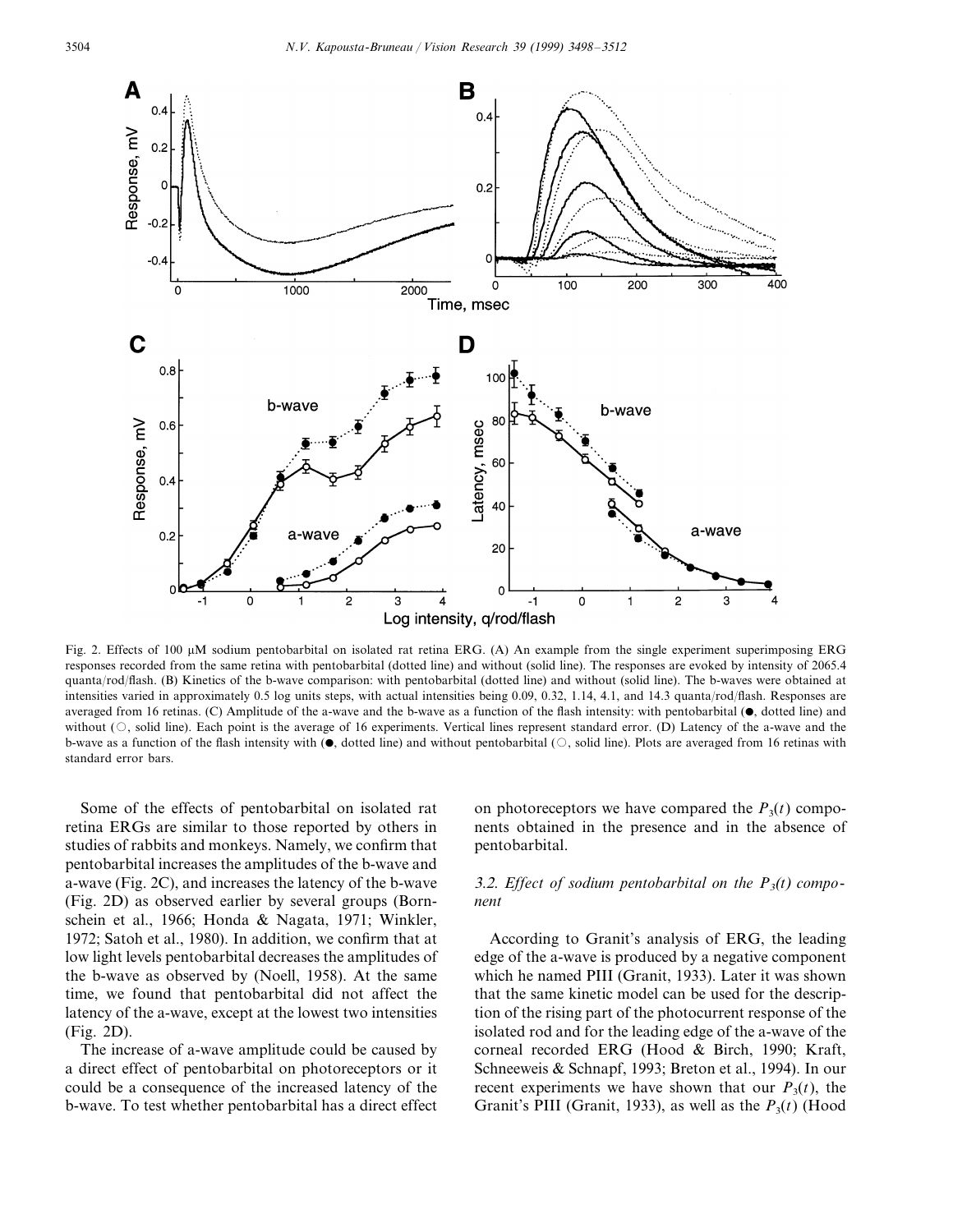& Birch, 1990) and  $R_r(t)$  (Breton et al., 1994) represent the same component of the ERG (Green & Kapousta-Bruneau, 1999b). In our experiments we directly measure the rod photovoltages in the outer segments layer of isolated rat retina. The  $P_3(t)$  components measured at various light intensities, with and without  $100 \mu M$ sodium pentobarbital, are compared in Fig. 3.

There is no significant difference in the kinetics (Fig. 3A) and response-intensity (Fig. 3B) functions  $(0.1 <$  $P < 0.8$ ) of the  $P_3(t)$  components measured in the presence and in the absence of pentobarbital. Thus, we can conclude that  $100 \mu M$  sodium pentobarbital does not affect photoreceptor function in the rat retina. Therefore, the increase of the a-wave amplitudes induced by pentobarbital (Fig. 2C) is probably related to the increase in latency of the b-wave (Fig. 2D).

Because depolarizing bipolar cells are the major source for the b-wave generation in rod dominated rat retina ERG (Green & Kapousta-Bruneau, 1999b), we have tested whether pentobarbital affects the  $P_2(t)$  component in the same manner as the b-wave.

## 3.3. *Effects of sodium pentobarbital on the*  $P_2(t)$  *component*

We found that pentobarbital has multiple effects on the  $P_2(t)$  component (Fig. 4).

Pentobarbital slows the kinetics of the  $P_2(t)$  component (Fig. 4A) in a way similar to its effect on the kinetics of the b-wave of the transretinal ERG (Fig. 2B). Pentobarbital also increases the latency of  $P_2(t)$ component in the entire range of light intensities (Fig.

4C) as it does for the latency of the b-wave (Fig. 2D). Response-intensity functions for the  $P_2(t)$  component (Fig. 4B) reveal that at the two low intensities, 0.32 and 1.1 quanta/rod/flash, pentobarbital decreases the  $P_2(t)$ component, which is similar to its effect on the b-wave. This decrease is statistically significant  $(0.01 < P <$ 0.05). At medium light intensities the effect of pentobarbital on the  $P_2(t)$  component is not pronounced. At high-intensity stimuli we observe a tendency that the  $P_2(t)$  component increases in the presence of pentobarbital, although the increase was not statistically significant  $(0.1 < P < 0.5)$ .

As we mentioned above, the  $P_2(t)$  component may contain some contribution from the inner retina neurons which is not eliminated by APB. To clarify that pentobarbital directly affects ON-depolarizing bipolar cells we repeated these experiments in the presence of NMDA and DNQX, which are known to suppress the inner retina neurons responses (Gurevich & Slaughter, 1993; Vaegan & Millar, 1994; Robson & Frishman, 1995, 1996). In our experiments, 500  $\mu$ M NMDA and 25 µM DNOX completely eliminated the STR and the OPs from the transretinal recorded ERG in rat retina. Thus the  $P_2(t)$  component obtained in the presence of inner retina neurons blockers supposedly reflects only bipolar cell activity. The results of these experiments are presented on Fig. 4D. Pentobarbital noticeably increases the latencies and affects the kinetics of the  $P_2(t)$  component. These findings support our assumption that the growth of the b-wave amplitudes at high intensities of stimuli observed in the ERG in the presence of pentobarbital could be due, at least in part, to



Fig. 3. Effects of 100  $\mu$ M sodium pentobarbital on the photovoltages,  $P_3(t)$  component. (A) Comparison of the kinetics of the  $P_3(t)$  components obtained with pentobarbital (dotted line) and without pentobarbital (solid line). Responses are averaged from 12 retinas. The responses have been lowpass filtered (0–125 Hz). (B) Amplitude of the  $P_3(t)$  component as a function of the flash intensity: with pentobarbital ( $\bullet$ , dotted line) and without  $(\circ)$ , solid line). Plots are averaged from 12 retinas with bars indicating the standard error.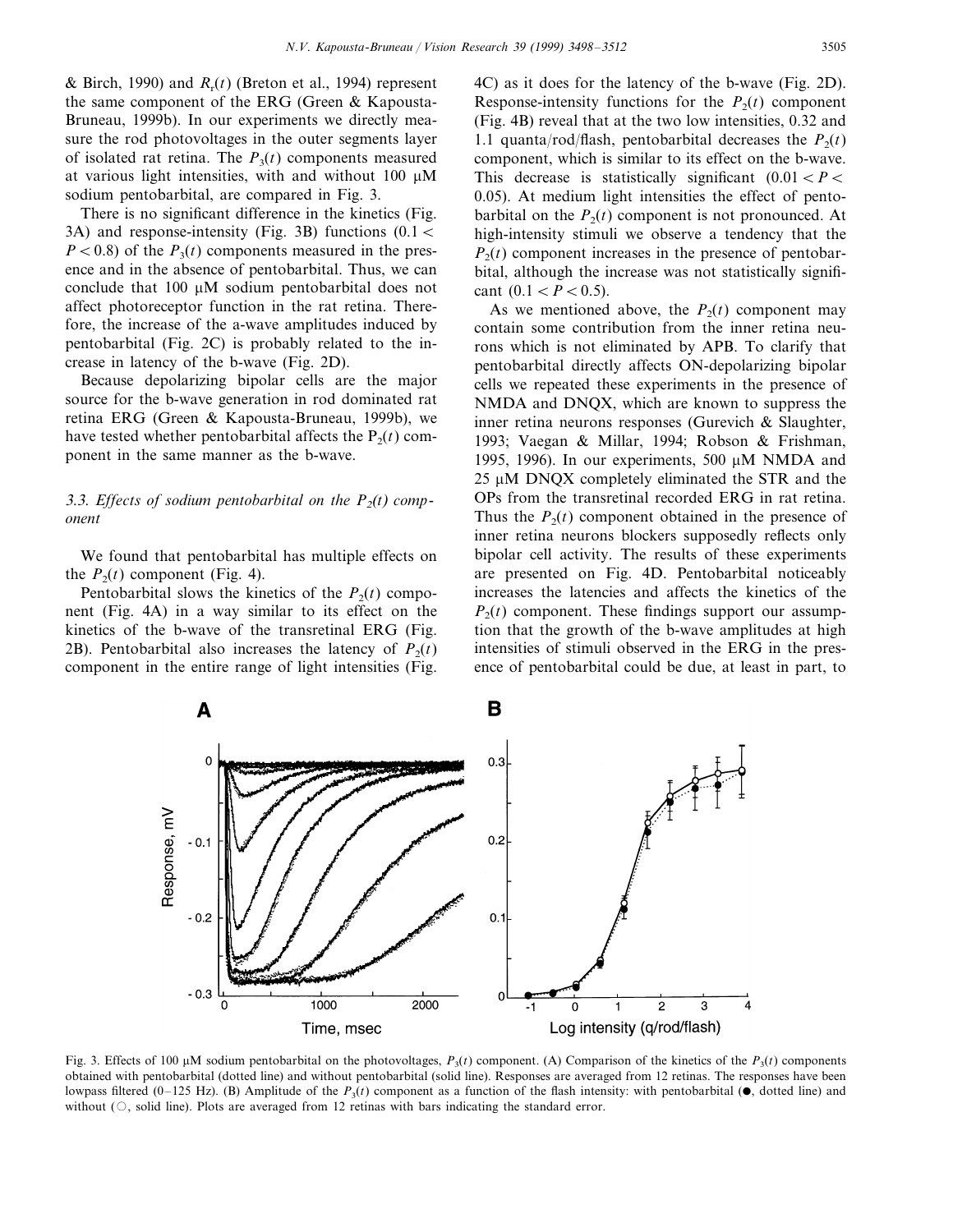

Fig. 4. Effects of 100  $\mu$ M sodium pentobarbital on the  $P_2(t)$  component of the transretinal ERG. (A) Kinetics of the  $P_2(t)$  components with pentobarbital (dotted line) and without (solid line). The *P*2(*t*) components were obtained at intensities varied in approximately 0.5 log units steps, with actual intensities being 0.09, 0.32, 1.14, 4.1, 14.3 quanta/rod/flash. Responses are averaged from eight retinas. (B) Amplitude of the  $P_2(t)$ component as a function of flash intensity: with pentobarbital  $(\bullet)$ , dotted line) and without  $(\circ)$ , solid line). Plots are the averages from eight retinas with bars indicating the standard error. (C) Latency of the  $P_2(t)$  component as a function of flash intensity with ( $\bullet$ , dotted line) and without ( $\circ$ , solid line) pentobarbital. Plots are averaged from eight retinas with bars indicating the standard error. (D) Kinetics of the  $P_2(t)$  components obtained in the presence in the perfusion media 500 µM *N*-methyl-D-aspartic acid (NMDA), 25 µM 6,7-dinitroquinoxaline-2,3-dione (DNQX) (solid line) and in the presence 500  $\mu$ M NMDA, 25  $\mu$ M DNQX, and 100  $\mu$ M pentobarbital (dotted line). The  $P_2(t)$  components were obtained at intensities varied in approximately 0.5 log units steps, with actual intensities being 0.09, 0.32, 1.14, 4.1, 14.3 quanta/rod/flash. Responses are averaged from six retinas.

a direct effect of pentobarbital on the extracellular current produced by the ON-depolarizing bipolar cells.

## 3.4. *Effects of sodium pentobarbital on third order neurons*

At least two ERG components are known to represent the activity of third order neurons in retina: the OPs and the STR (Cobb & Morton, 1954; Ogden, 1973; Heynen et al., 1985; Sieving et al., 1986; Wachtmeister, 1987; Frishman & Steinberg, 1989; Vaegan et al., 1991; Vaegan & Millar, 1994). We tested whether 100 µM pentobarbital affected these minor ERG components in the isolated rat retina.

We found that pentobarbital strongly suppresses the STR (Fig. 5 A,B).

In Fig. 5A transretinal ERGs recorded at three stimuli of lowest light intensities in the presence and absence of pentobarbital are superimposed. The recordings are averaged from nine retinas. The transretinal ERG responses evoked from retinas in the presence of pentobarbital become almost completely positive and represent the b-wave. Comparison of the amplitudes of the STRs measured at the same time frame: between 200 and 350 ms (Fig. 5B) shows that pentobarbital strongly suppresses the STR, but does not eliminate it.

Fig. 6 shows the effects of pentobarbital on the OPs.

The OPs, which are usually seen on the leading edge of the b-wave in ERGs recorded at high light intensities, are not seen in the presence of pentobarbital (Fig.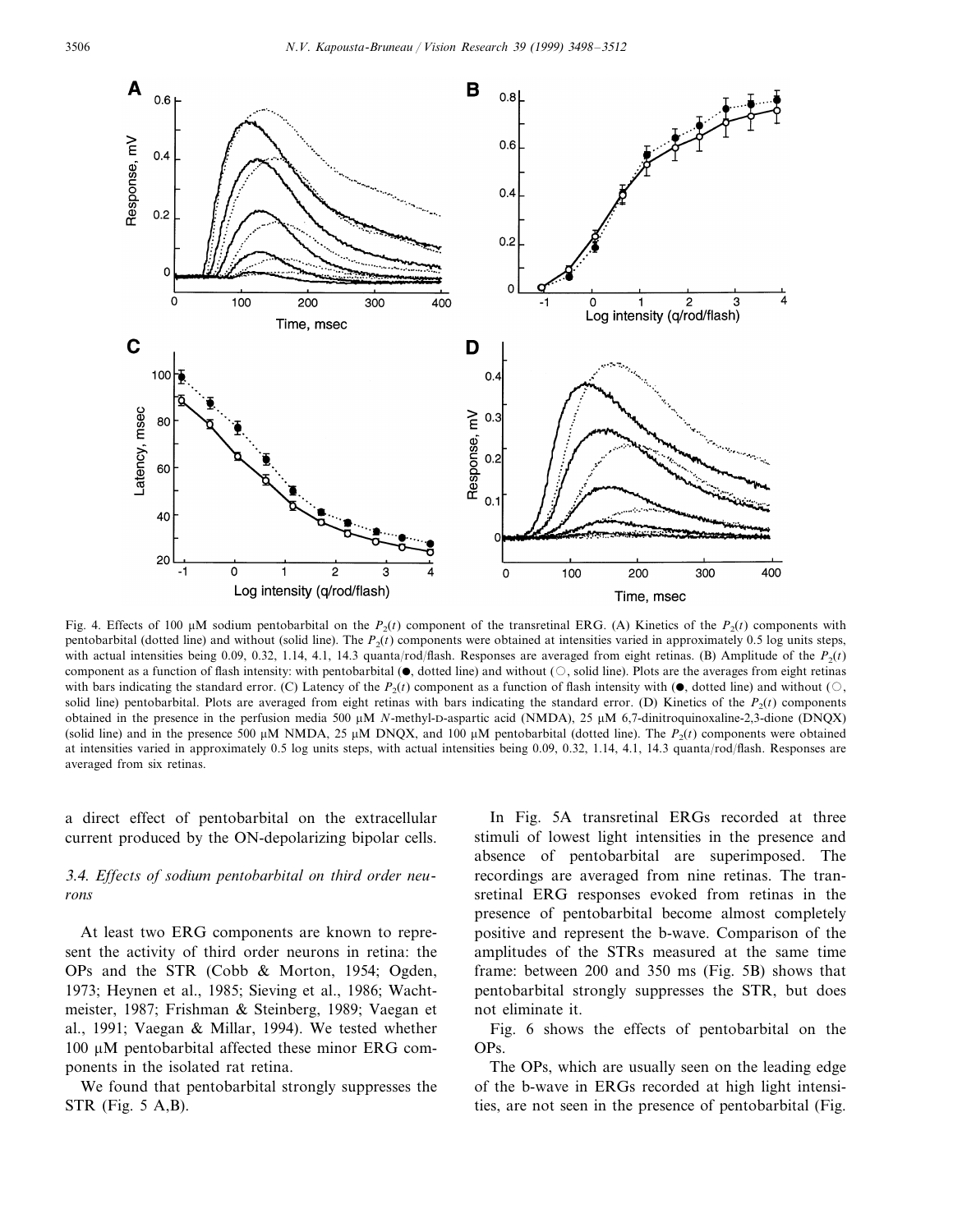6A). This finding agrees with the reports of others who showed that barbiturates inhibited the OPs in the ERGs of rabbit and monkey (Bornschtein et al., 1966; Honda & Nagata, 1971; Winkler, 1972; Satoh et al., 1980). However, computerized data analysis (see Section 2 for details) revealed that the OPs obtained by the filtering procedure were only reduced in amplitudes in the presence of pentobarbital  $(P < 0.002)$ , but were not completely blocked (Fig. 6C,D). Pentobarbital not only reduces the amplitudes of the OPs, but it also changes their latencies. The overall power values (Fig. 6D), which we calculated as the mean of squared values of filtered ERG in the time frame between 1 ms after the flash and 91 ms after the flash, reveal the suppressing effect of pentobarbital on the OPs. From these results we conclude that the third order neurons were strongly suppressed by pentobarbital in the rat retina.

# 3.5. *Effects of sodium pentobarbital on the P\**3(*t*) *component*

We have shown that pentobarbital strongly suppressed the STR (Fig. 5). Since it was shown that Müller cells rather than photoreceptors are involved in the origin of the STR (Frishman & Steinberg, 1989; Naarendorp & Sieving, 1991; Robson & Frishman, 1996), we tested whether pentobarbital has a direct effect on another ERG component. The  $P_3^*(t)$  components obtained at various light intensities with and without  $100 \mu M$  sodium pentobarbital are compared in Fig. 7.

There is a difference between the kinetics of the  $P_3^*(t)$ components: the peaks in responses to stimuli of medium and high intensities occurred later in time in the presence of pentobarbital than in the absence of pentobarbital (Fig. 7A). On the other hand, the difference between the response-intensity functions (Fig. 7B) was not statistically significant  $(0.05 < P < 0.8)$ . Therefore, as no effects of pentobarbital on the  $P_3(t)$  component were found (Fig. 2), this kinetic change of the  $P_3^*(t)$  component may be due to a direct effect of pentobarbital on Müller cells or due to a secondary effect from the changes in potassium redistribution around Müller cells caused by the effect of pentobarbital on rod synaptic terminals.

#### **4. Discussion**

We have found that  $100 \mu M$  pentobarbital has multiple effects on the ERG of the isolated rat retina. It increases the amplitudes of the b-wave and the a-wave at high levels of light stimuli and decreases the b-wave amplitudes at low light stimuli. It also increases the latency of the b-wave. By dissecting the ERG into components, which belong to distinct types of retinal



Fig. 5. Effect of 100  $\mu$ M sodium pentobarbital on the scotopic threshold response (STR). (A) Transretinal ERGs in response to dim light (0.01, 0.04, 0.09 quanta/rod/flash), measured with pentobarbital (dotted line) and without pentobarbital (solid line). Responses are averaged from nine retinas. (B) Effect of 100 µM sodium pentobarbital on the amplitudes of the STRs. Open bars, amplitudes of the STRs recorded in basic Ringer at the lowest light intensities (0.01, 0.04, 0.09 quanta/rod/flash). Filled bars, amplitude of STR recorded at the same lowest light intensities in the presence of pentobarbital. Error bars are standard deviations  $(n=9)$ .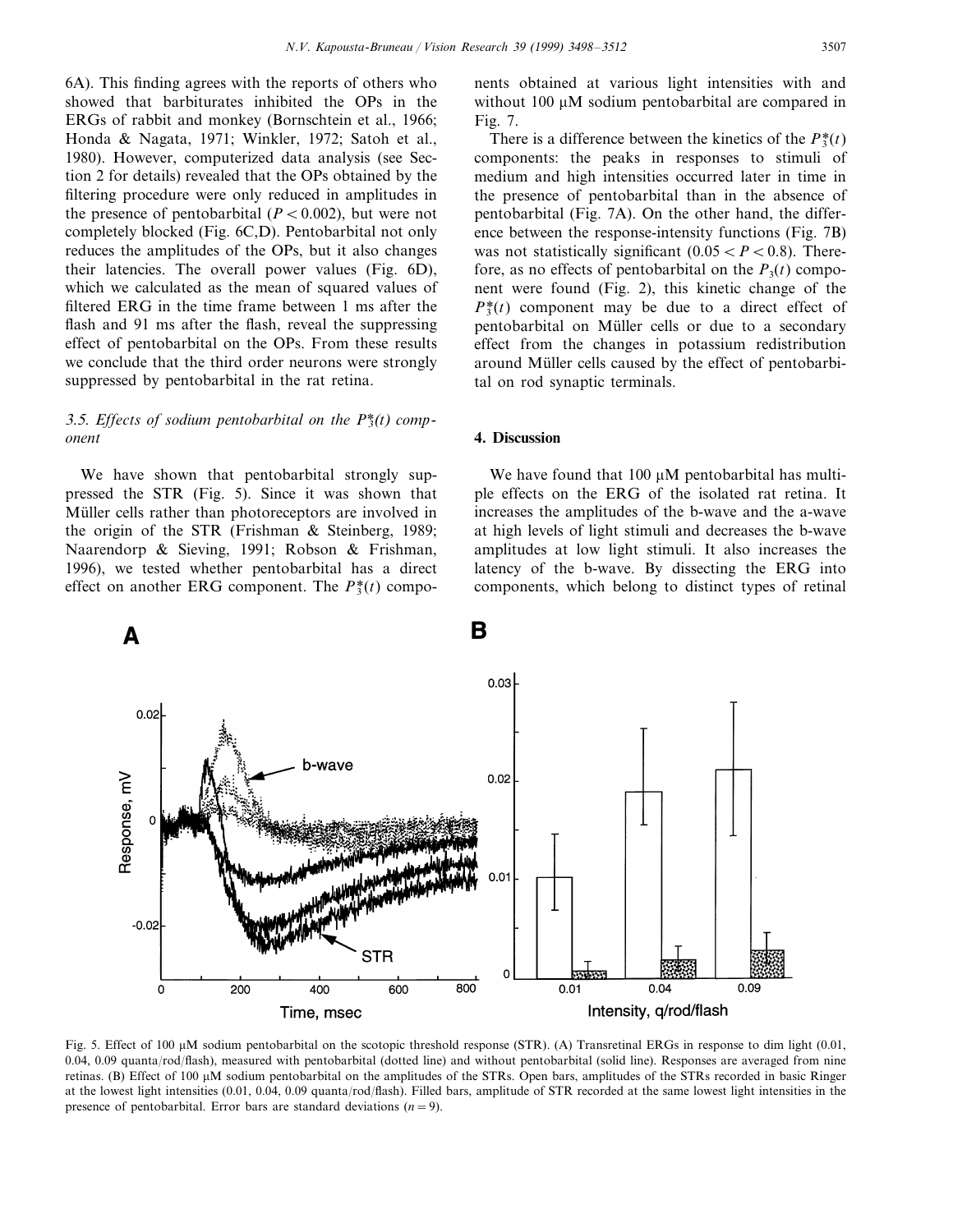

Fig. 6. Effect of 100  $\mu$ M sodium pentobarbital on the oscillatory potentials (OPs). (A) Typical transretinal ERG recorded in response to a bright flash (2065.4 quanta/rod/flash), measured without pentobarbital (solid line) and with pentobarbital (dotted line). (B) Typical transretinal ERG response to a bright flash (2065.4 quanta/rod/flash) and the OPs obtained from this ERG after filtering it at 75–300 Hz. (C) The OPs in the presence of 100  $\mu$ M sodium pentobarbital (\*, dotted line) and in the absence of pentobarbital ( $\bullet$ , solid line) obtained by filtering the transretinal ERG, as shown in A, at 75–300 Hz. (D) Effect of 100  $\mu$ M sodium pentobarbital on the OPs isolated from ERGs recorded at the high intensity flash (2065.4 quanta/rod/flash). Open bar, overall power of the OPs, which we calculated as the mean of squared values of filtered ERG in the time frame between 1 ms after the flash and 91 ms after the flash, in basic Ringer solution. Filled bar, overall power of the OPs, obtained in the presence of pentobarbital. Error bars are standard deviations  $(n = 16)$ .

cells, we have found that pentobarbital has specific effects on these individual components. It slows the kinetics of the  $P_2(t)$  component and increases its latency. Pentobarbital slightly reduces the slow  $P_3^*(t)$  component and affects its kinetics. The fast  $P_3(t)$  component was not affected by pentobarbital. The minor components of ERG, the STR and the OPs, were strongly suppressed by pentobarbital. These results suggest that in rat retina sodium pentobarbital affects depolarizing bipolar cells, may affect Müller cells, does not affect the photoreceptor function, and suppresses the third order neurons.

The component analysis has shown that the  $P_2(t)$ component, which we believe to originate from depolarizing bipolar cells, is one of the targets for pentobarbital action. Pentobarbital slowed the kinetics of the  $P_2(t)$ component and increased its latency in the entire range of light intensities (Fig. 4). We did not find a significant

increase in the amplitude of the  $P_2(t)$  component in the presence of pentobarbital, but there was a tendency for the post pentobarbital responses to be larger (Fig. 4B). We did not find any effect of pentobarbital on the  $P_3(t)$ component (Fig. 3). But we cannot completely exclude the photoreceptors from the list of possible targets for pentobarbital. In our experiments we were able to measure only the outer segment photocurrents and could not track possible effects of the anesthetic on the rods' synaptic terminal. Therefore the effects of pentobarbital on the  $P_2(t)$  component could be either presynaptic affecting the rods' synaptic terminals, or postsynaptic directly affecting depolarizing bipolar cells.

The next possible target for pentobarbital action in the rat retina involves the third order neurons, whose activity is reflected by the minor components of the ERG—the STR and the OPs. Our experiments show that pentobar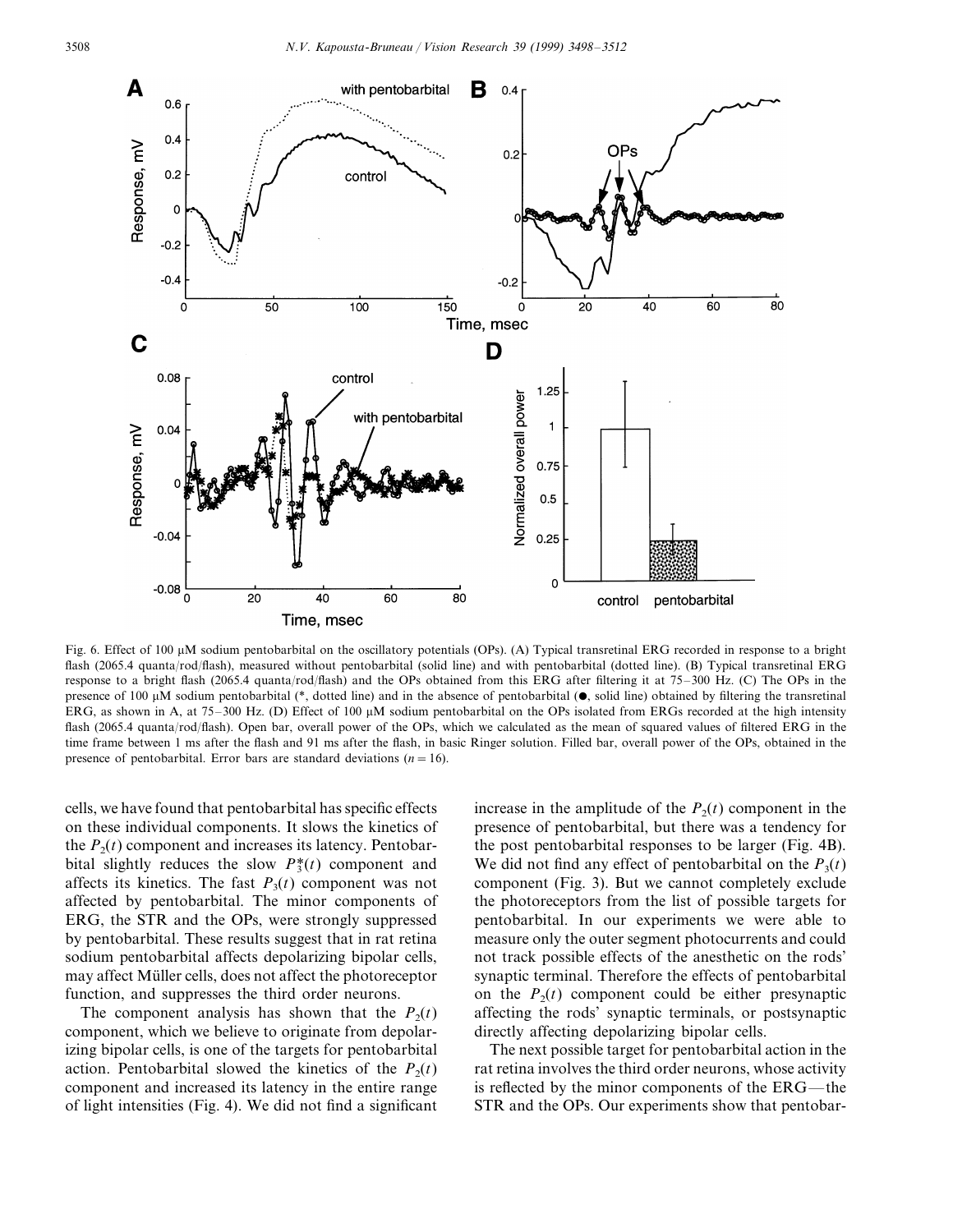bital suppresses the STR and the OPs in isolated rat retina, and these effects are distinct. The STR was suppressed by a factor of six (Fig. 5), while the OPs were suppressed much less substantially (Fig. 6). This distinction is consistent with different origins of the STR and the OPs, and thus agree with earlier studies suggesting different sources for the STR and the OPs in the mammalian retina (Vaegan & Millar, 1994). As we mentioned above, Müller cells may participate in the STR origin (Sieving et al., 1986; Frishman & Steinberg, 1989). Since we have found only a slight effect of pentobarbital on the kinetics of the  $P_3^*(t)$  component  $(Fig. 7A)$ , pentobarbital's effects on Müller cells probably cannot explain the strong effect of pentobarbital on the STR. It seems more likely that pentobarbital has a direct effect on the inner retinal neurons. Suppression of the OPs observed in our experiments (Fig. 6) is in agreement with early reports that pentobarbital eliminated the wavelets in the mammalian ERG (Noell, 1958; Bornschein et al., 1966; Winkler, 1972; Satoh et al., 1980), although our results have shown that the OPs were only suppressed not eliminated (Fig. 6C,D). The sources of the OPs in mammalian retina are not known. Heynen et al. made a conclusion that the OPs directly originate from bipolar cells by analysis of the current profiles in the primate retina (Heynen et al., 1985). At the same time, the majority of authors agree that the OPs are not directly generated by a single group of the inner retina neurons, but rather reflect feedback from the inner retina neurons to bipolar cells (Ogden, 1973; King-Smith, Loffing & Jones, 1986; reviewed by Wachtmeis-

ter, 1987). Moreover, the individual OPs may have different origins (Wachtmeister & Dowling, 1978; Peachey, Alexander & Fishman, 1987; Tremblay & Lam, 1993; Janaky, Goupland & Benedek, 1996). Hence our results, which show that pentobarbital affects individual OPs with different strengths, may support the likelihood of a synergistic nature of OP origin.

Thus we did not find a single target for the pentobarbital action in the rat retina at the cellular level. This is not surprising, because the mechanism of action of barbiturates occurs at the molecular level and involves specific receptor (Franks & Lieb, 1994; Dilger, Liu & Vidal, 1995; Kress, 1995; Richards, 1995; Ito, Suzuki, Wellman & Ho, 1996). Pentobarbital is known as an endogenic modulator of  $GABA_A$  receptors (Olsen, 1982; Ticku & Rastogi, 1986); it can also affect ionotropic glutamate (iGlu) receptors (Teichberg, Tal, Goldberg & Luini, 1984; Milkovic & MacDonald, 1986; Collins & Anson, 1987; Marszalec & Narahashi, 1993), and interact with all types of acetylcholine (ACh) receptors (Gage & McKinnon, 1985; Firestone, Sauter, Braswell & Miller, 1986; Jacobson, Pocock & Richards, 1991; Charlesworth, Jacobson, Pocock & Richards, 1992). Therefore possible targets for the action of sodium pentobarbital in the rat retina may include the cells that contain either iGlu receptors, ACh receptors,  $GABA_A$  receptor, or combinations of the receptors. Immunocytochemical and electrophysiological studies on vertebrate retina have shown that bipolar cells have GABAA receptor (Grigorenko & Yeh, 1994; Pan & Lipton, 1995; Enz, Brandstätter, Wässle & Bormann,



Fig. 7. Effects of 100  $\mu$ M sodium pentobarbital on the *P*<sup>\*</sup>(*t*) component. (A) Comparison of the *P*<sup>\*</sup>(*t*) components: with pentobarbital (dotted line) and without pentobarbital (solid line). Responses are averaged from 11 retinas. (B) Amplitudes of  $P_2^*(t)$  component as a function of the flash intensity: with pentobarbital ( $\bullet$ , dotted line) and without pentobarbital ( $\circ$ , solid line). Error bars indicating the standard error (*n*=11).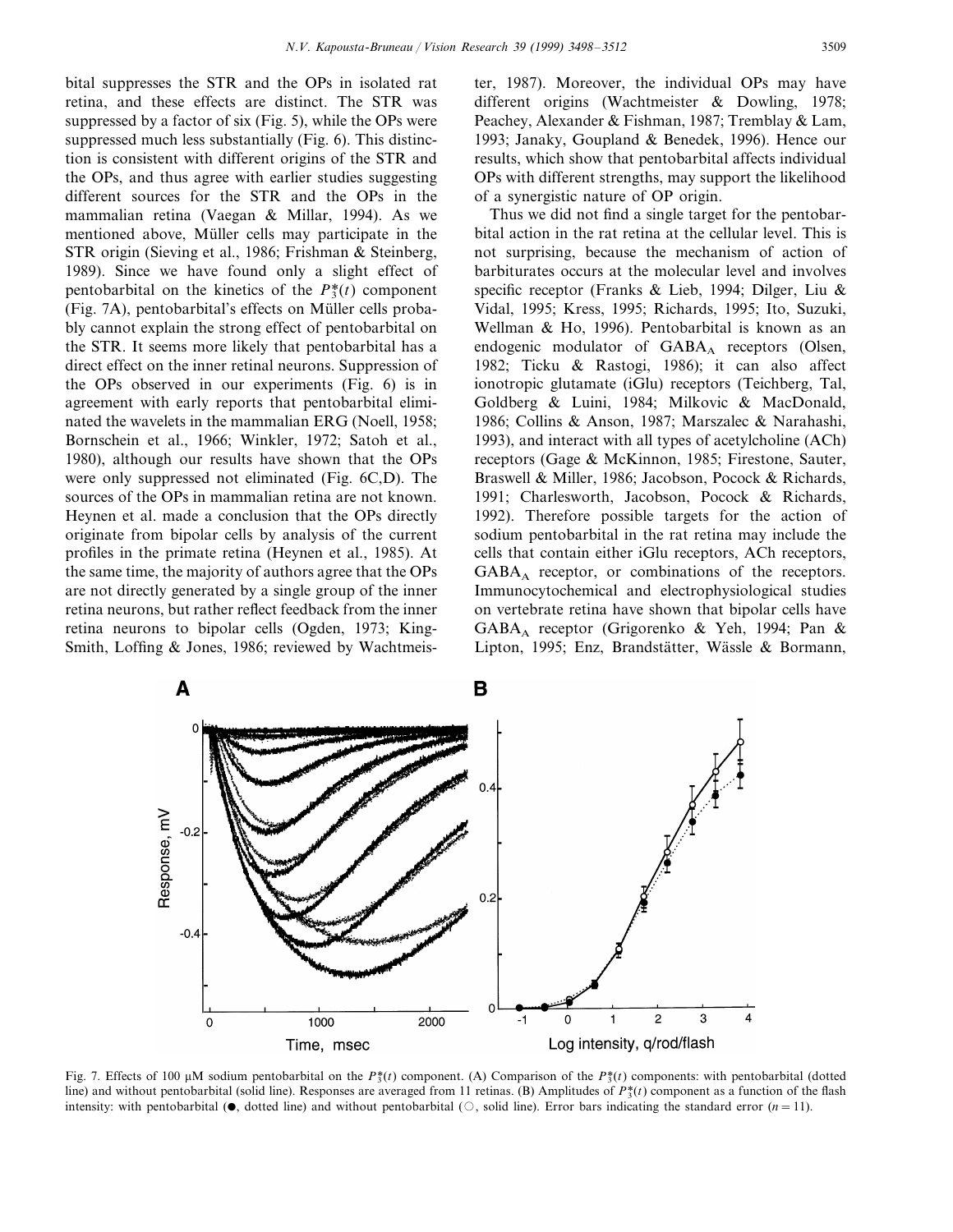1996; Yeh, Grigorenko & Veruki, 1996). Third order neurons also contain all these receptor types (Lipton, 1988; Voigt, 1988; Aizenman, Loring & Lipton, 1990; Naarendorp & Sieving, 1991; Greferath, Muller, Wässle, Shivers & Seeburg, 1993; Zhang, Sucher & Lipton, 1995; Enz et al., 1996; Kittila & Massey, 1997; Brandstätter, Koulen & Wässle, 1998; Wässle, Koulen, Brandstätter, Fletcher & Becker, 1998). Therefore, one might expect sodium pentobarbital to affect all third order neurons and depolarizing bipolar cells through its action on their membranes receptors.

Our findings may provide a basis for the next step of investigation: to identify the pharmacologically distinct receptor types on membranes of depolarizing bipolar cells, Müller cells, and third order neurons, which are affected by sodium pentobarbital. To achieve this goal we plan to use specific antagonists known for each type of receptors and have already started to study the effects of  $GABA_A$  and  $GABA_C$  receptor antagonists on the components of ERG (Kapousta-Bruneau, 1998).

#### **Acknowledgements**

The author deeply appreciates the opportunity provided by Daniel G. Green to perform this work. The author thanks Alexander O. Ganago and Deborah Eadie for a critical reading and discussion of this paper. This work was supported by EY00379 grant (to Daniel G. Green) and Core grant EY07003 (to the Department of Ophthalmology, University of Michigan).

#### **References**

- Aizenman, E., Loring, R. H., & Lipton, S. A. (1990). Blockade of nicotinic responses in rat retinal ganglion cells by neuronal bungarotoxin. *Brain Research*, 517, 209–214.
- Allen, D. G., Pringle, J. K., Smith, D. A., Conlon, P. D., & Burgmann, P. M. (1993). *Handbook of veterinary drugs*. Philadelphia: Lippincott.
- Arden, G. B. (1976). Voltage gradients across the receptor layer of the isolated rat retina. *Journal of Physiology*, 256, 333–360.
- Bornschein, H., Hanitzsch, R., & Lutzow, A. V. (1966). Demonstration of the barbiturate effect on the isolated retina of warmblooded animals. *Experentia*, <sup>22</sup>, 98–99.
- Brandstätter, J. H., Koulen, P., & Wässle, H. (1998). Diversity of glutamate receptors in mammalian retina. *Vision Research*, 38, 1385–1397.
- Breton, M. A., Schueller, A. W., Lamb, T. D., & Pugh, E. N. (1994). Analysis of ERG a-wave amplification and kinetics in terms of the G-protein cascade of phototransduction. *Investigative Ophthalmology and Visual Science*, 35, 295–309.
- Brown, C. H., & Green, D. G. (1984). Rod saturation in b-wave of the rat electroretinogram under two different anesthetics. *Vision Research*, <sup>24</sup>, 87–90.
- Charlesworth, P., Jacobson, I., Pocock, G., & Richards, C. D. (1992). The mechanism by which procaine inhibits catecholamine secretion from bovine chromaffine cells. *British Journal of Pharmacology*, 106, 802–812.
- Chu, C. K., Stella, V. J., Bruckner, J. V., & Jiang, W. D. (1977). Effects of long-term exposure to environmental levels of polychlorinated biphenyls on pharmacokinetics of pentobarbital in rats. *Journal of Pharmaceutical Sciences*, 66, 238–241.
- Cobb, W. A., & Morton, H. B. (1954). A new component of the human electroretinogram. *Journal of Physiology*, 123, 36–37.
- Collins, G. G. S., & Anson, J. (1987). Effects of barbiturates on responses evoked by excitatory amino acids in slices of rat olfactory cortex. *Neuropharmacology*, 26, 167–171.
- Cone, R. A. (1963). Quantum relations of the rat electroretinogram. *Journal of General Physiology*, 46, 1267–1286.
- Dacheux, R., & Raviola, E. (1986). The rod pathway in the rabbit retina: a depolarizing bipolar and amacrine cell. *Journal of Neuroscience*, 6, 331–345.
- Debuf, Y.M. (Ed.), (1994). The veterinary formulary. Handbook of medicines used in veterinary practice, 2nd edn. The Pharmaceutical Press, London.
- de la Villa, P., Kurahashi, T., & Kaneko, A. (1995). L-glutamate-induced responses and cGMP-activated channels in three subtypes of retinal bipolar cells dissociated from the cat. *Journal of Neuroscience*, 15, 3571–3582.
- Dilger, J. P., Liu, Y., & Vidal, A. M. (1995). Interactions of general anaesthetics with single acetylcholine receptor channels. *European Journal of Anaesthesiology*, 12, 31–39.
- Enz, R., Brandstätter, J. H., Wässle, H., & Bormann, J. (1996). Immunocytochemical localization of the  $GABA_C$  receptor r subunits in the mammalian retina. *Journal of Neuroscience*, 16, 4479–4490.
- Erhardt, W., Hebestedt, A., Aschenbrenner, G., Pichotka, B., & Blumel, G. (1984). A comparative study with various anesthetics in mice (pentobarbitone, ketamine-xylazine, carfentanyl-etomidate). *Research in Experimental Medicine*, 184, 159–169.
- Euler, T., Schneider, H., & Wässle, H. (1996). Glutamate responses of bipolar cells in a slice preparation of the rat retina. *Journal of Neuroscience*, 16, 2934–2944.
- Firestone, L. L., Sauter, J-F., Braswell, L. M., & Miller, K. W. (1986). Actions of general anesthetics on acetylcholine receptorrich membranes from Torpedo California. *Anesthesiology*, 64, 694–702.
- Flecknell, P. A. (1993). Anesthesia and preoperative care. *Methods in Enzymology*, 225, 16–33.
- Franks, N. P., & Lieb, W. R. (1994). Molecular and cellular mechanisms of general anaesthesia. *Nature*, 367, 607–614.
- Frederiksen, M. C., Henthorn, T. K., Ruo, T. I., & Atkinson, A. J. Jr. (1983). Pharmacokinetics of pentobarbital in the dog. *The Journal of Pharmacology and Experimental Therapeutics*, 225, 355–360.
- Frishman, L. J., & Steinberg, R. H. (1989). Light evoked increases in [K+]o in proximal portion of the dark adapted cat retina. *Journal of Neurophysiology*, 61, 1233–1243.
- Gage, P. W., & McKinnon, D. (1985). Effects of pentobarbitone on acetylcholine-activated channels in mammalian muscle. *British Journal of Pharmacology*, 85, 229–235.
- Gardner, D. J., Davis, J. A., Weina, P. J., & Theune, B. (1995). Comparison of tribromoethanol, ketamine/acetylpromazine, telazol/xylazine, pentobarbital, and methoxyflurane anesthesia in HSD:ICR mice. *Laboratory Animals Science*, 45, 199–204.
- Granit, R. (1933). The components of the retinal action potential in mammals and their relation to the discharge in the optic nerve. *Journal of Physiology*, <sup>77</sup>, 207–239.
- Green, D. G., & Kapousta-Bruneau, N. V. (1999a). Electrophysiological properties of the isolated rat retina. *Vision Research*, 39, 2165–2177.
- Green, D.G., & Kapousta-Bruneau, N.V. (1999b). A dissection of the ERG from the isolated rat retina with microelectrodes and drugs. *Vision Neuroscience* (in press).
- Green, D. G., Herreros de Tejada, P, & Glover, M. J. (1991). Are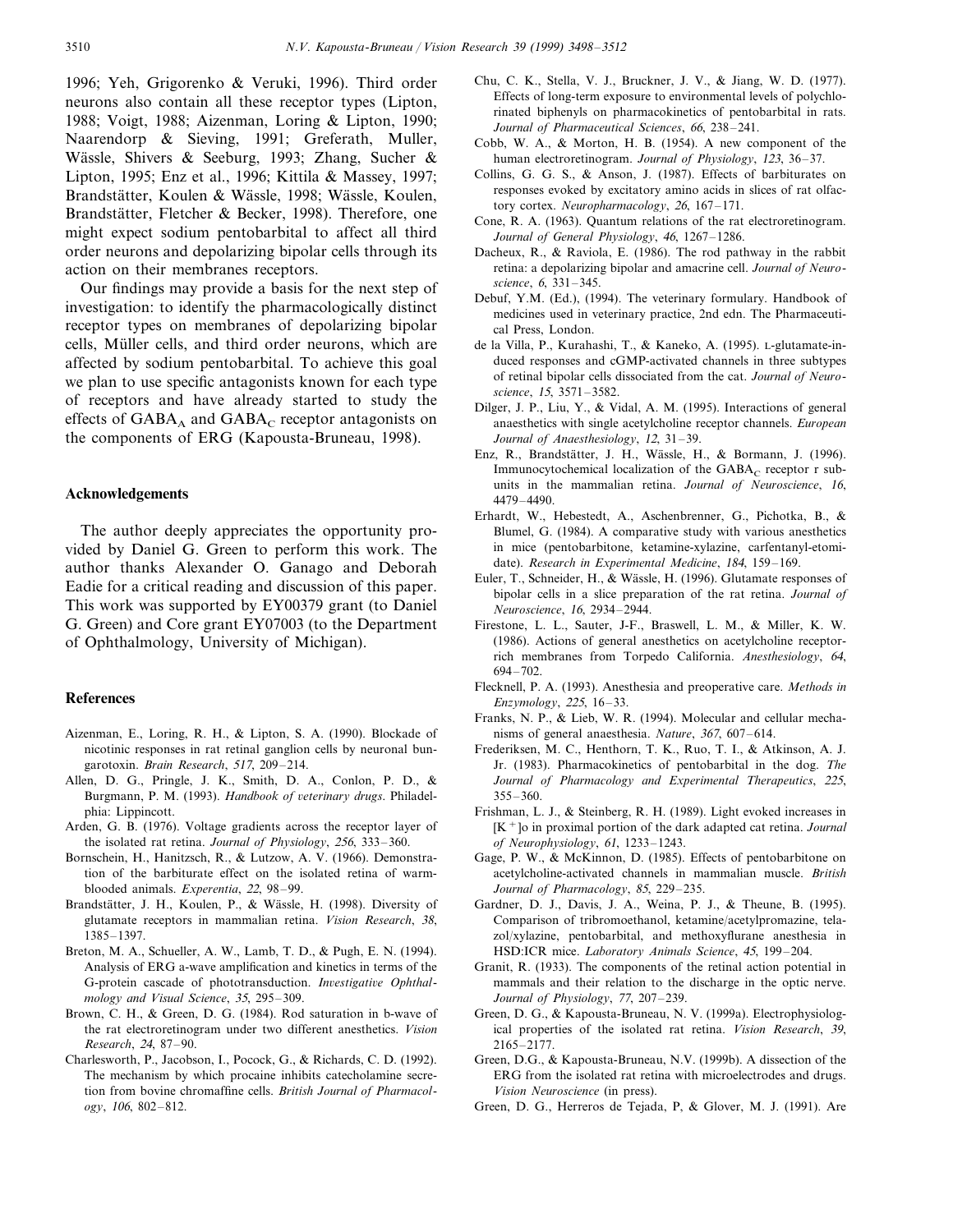albino rats night blind? *Investigative Ophthalmology and Visual Science*, 32, 2366–2371.

- Greferath, U., Muller, F., Wa¨ssle, H., Shivers, B., & Seeburg, P. (1993). Localization of GABA<sub>A</sub> receptors in the rat retina. *Visual Neuroscience*, 10, 551–561.
- Grigorenko, E. V., & Yeh, H. H. (1994). Expression profiling of GABAA receptor (b-subunits in the rat retina. *Visual Neuroscience*, 11, 379–387.
- Gurevich, L., & Slaughter, M. M. (1993). Comparison of the waveforms of the ON bipolar neuron and the b-wave of the electroretinogram. *Vision Research*, 33, 2431–2435.
- Guthrie, S., Cooper, R. L., Thurman, R., & Linnoila, M. (1987). Pharmakodynamics and pharmacokinetics of ethanol, diazepam and pentobarbital in young and aged rats. *Pharmacology and Toxicology*, 61, 308–312.
- Hagins, W. A., Penn, R. D., & Yoshikami, S. (1970). Dark current and photocurrent in retinal rods. *Biophysics Journal*, 10, 380–412.
- Hanitzsch, R., Lichtenberger, T., & Mattig, W.-U. (1996). The influence of MgCl<sub>2</sub> and APB on the light-induced potassium changes and the ERG b-wave of the isolated superfused rat retina. *Vision Research*, 36, 499–507.
- Hatanaka, T., Sato, S., Endon, M., Katayama, K., Kakemi, M., & Koizumi, T. (1988). Effect of chlorpromazine on the pharmacokinetics and pharmacodynamics of pentobarbital in rats. *Journal of Pharmacobio*-*Dynamics*, 11, 18–30.
- Heynen, H., Wachtmeister, L., & Norren, D. (1985). Origin of the oscillatory potentials in the primate retina. *Vision Research*, 25, 1365–1373.
- Honda, Y., & Nagata, M. (1971). Effect of barbiturates upon the ERG of mammalian retinas in vitro. *Vision Research*, 11, 1209– 1210.
- Hood, D. C., & Birch, D. G. (1990). The A-wave of the human electroretinogram and rod receptor function. *Investigative Ophthalmology and Visual Science*, 31, 2070–2081.
- Hood, D. C., & Birch, D. G. (1992). A computational model of the amplitude and explicit time of the b-wave of the human ERG. *Visual Neuroscience*, 8, 107–126.
- Hood, D. C., & Birch, D. G. (1996). B wave of the scotopic (rod) electroretinogram as a measure of the activity of human on-bipolar cells. *Journal of the Optical Society of America A*-*Optic and Image Science*, 13, 623–633.
- Ito, T., Suzuki, T., Wellman, S. E., & Ho, I. K. (1996). Pharmacology of barbiturate tolerance/dependence: GABA<sub>A</sub> receptors and molecular aspects. *Life Science*, 59, 169–195.
- Janaky, M., Goupland, S. G., & Benedek, G. (1996). Human oscillatory potentials: components of rod origin. *Ophthalmologica*, 210, 315–318.
- Jacobson, I., Pocock, G., & Richards, C. D. (1991). Effects of pentobarbitone on the properties of nicotinic channels of chromaffin cells. *European Journal of Pharmacology*, 202, 331–339.
- Jung, D., & Prasad, P. P. (1989). Influence of nutritional status on the pharmacokinetics and pharmacodynamics of pentobarbital. *Drug Metabolism and Disposition*, 17, 365–368.
- Kapousta-Bruneau, N.V., 1998.  $GABA_A$  and  $GABA_C$  receptor antagonists have opposite effects on the b-wave of ERG in rat retina. *Investigative Ophthalmology and Visual Science* 39 (suppl.), 980 (abstract).
- Kapousta-Bruneau, N.V., Green, D.G., & Lui, S.B., 1996. Do Müller cells have a role in generating the b-wave of the rat ERG? *Investigative Ophthalmology and Visual Science* 37 (suppl.), 348 (abstract).
- King-Smith, P., Loffing, D. H., & Jones, R. (1986). Rod and cone ERGs ant their oscillatory potentials. *Investigative Ophthalmology and Visual Science*, 27, 270–273.
- Kittila, C. A., & Massey, S. C. (1997). Pharmacology of directionally selective ganglion cells in the rabbit retina. *Journal of Neurophysiology*, <sup>77</sup>, 675–689.
- Kolb, H. (1994). The architecture of functional neural circuits in the vertebrate retina. *Investigative Ophthalmology and Visual Science*, 35, 2385–2404.
- Knapp, A. G., & Schiller, P. H. (1984). The contribution of on-bipolar cells to the electroretinogram of rabbits and monkeys. *Vision Research*, <sup>24</sup>, 1841–1846.
- Kraft, T. W., Schneeweis, D. M., & Schnapf, J. L. (1993). Visual transduction in human rod photoreceptors. *Journal of Physiology*, 464, 747–765.
- Kress, H. G. (1995). Effects of general anaesthetics on second messenger systems. *European Journal of Anaesthesiology*, 12, 83–97.
- Lang, C. H., Bagby, G. J., Hargrove, D. M., Hyde, P. M., & Spitzer, J. J. (1987). Alterations in glucose kinetics induced by pentobarbital anesthesia. *American Journal of Physiology*, 253, E657–E663.
- Lipton, S. A. (1988). Spontaneous release of acetylcholine affects the physiological nicotinic responses of rat retinal ganglion cells in culture. *Journal of Neuroscience*, 8, 3857–3868.
- Marszalec, W., & Narahashi, T. (1993). Use-dependent pentobarbital block of kainate and quasqualate currents. *Brain Research*, 608,  $7 - 15$
- Massey, S. C., Redburn, D. A., & Crawford, M. L. J. (1983). The effects of -amino-4-phosphonobutyric acid (APB) on the ERG and ganglion cell discharge of rabbit retina. *Vision Research*, 23, 1607–1613.
- Masu, M., Iwakabe, H., Tagawa, Y., Miyoshi, T., Yamashita, M., Fukuda, Y., Sasaki, H., Hiroi, K., Nakamura, Y., Shigemoto, R., Takada, M., Nakamura, K., Nakao, K., Katsuki, M., & Nakanishi, S. (1995). Specific deficit of the ON response in visual transmission by targeted disruption of the mGluR6 gene. *Cell*, 80, 757–765.
- Milkovic, Z., & MacDonald, J. F. (1986). Voltage-dependent block of excitatory amino acid currents by pentobarbital. *Brain Research*, 376, 396–399.
- Naarendorp, F., & Sieving, P. A. (1991). The scotopic threshold response of the cat ERG is suppressed selectively by GABA and glycine. *Vision Research*, 31, 1–15.
- Newman, E. A. (1985). Voltage-dependent calcium and potassium channels in retinal glial cells. *Nature*, 317, 809–811.
- Newman, E. A. (1989). Potassium conductance block by barium in amphibian Müller cells. *Brain Research*, 498, 308-314.
- Newman, E. A., & Odette, L. L. (1984). Model of electroretinogram b-wave generation: a test of the K<sup>+</sup> hypothesis. *Journal of Neurophysiology*, 51, 164–182.
- Noell, W. K. (1958). Differentiation, metabolic organization, and viability of the visual cell. *A.M.A. Archives of Ophthalmology*, 60, 702–733.
- Nomura, A., Shigemoto, R., Nakamura, Y., Okamoto, N., Mizuno, N., & Nakanishi, S. (1994). Developmentally regulated postsynaptic localization of a metabotropic glutamate ' receptor in rat rod bipolar cells. *Cell*, <sup>77</sup>, 361–369.
- Oakley, B. II, & Green, D. G. (1976). Correlation of light-induced changes in retinal extracellular potassium concentration with cwave of electroretinogram. *Journal of Neurophysiology*, 39, 1117– 1133.
- Ogden, T. E. (1973). The oscillatory waves of the primate electroretinogram. *Vision Research*, 13, 1059–1074.
- Olsen, R. W. (1982). Drug interactions at the GABA receptor– ionophore complex. Annual Review in Pharmacology and Toxicol*ogy*, <sup>22</sup>, 245–277.
- Pan, Z., & Lipton, S. A. (1995). Multiple GABA receptor subtypes mediate inhibition of calcium influx at rat retina bipolar cell terminals. *Journal of Neuroscience*, 15, 2668–2679.
- Peachey, N. S., Alexander, K. R., & Fishman, G. (1987). Rod and cone system contributions to oscillatory potentials: an explanation for the conditioning flash. *Vision Research*, 27, 859–866.
- Penn, R. D., & Hagins, W. A. (1969). Signal transmission along retinal rods and the origin of the electroretinogram a-wave. *Nature*, 223, 201–204.